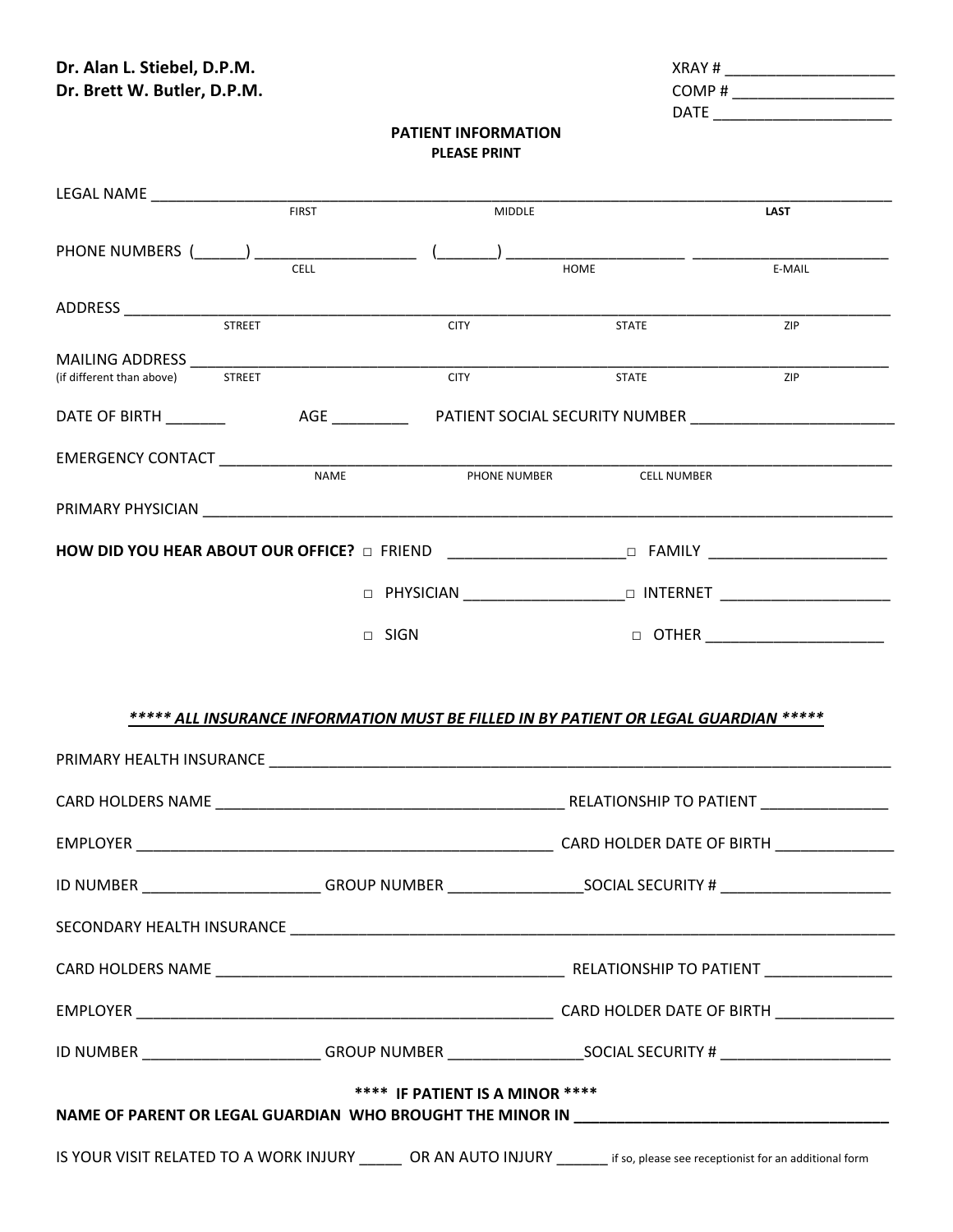#### **INSURANCE AUTHORIZATION**

Please accept this form as a request of payment made directly to Alan L. Stiebel, D.P.M and/or Brett W. Butler, D.P.M. for any services furnished me. Should there be any future questions regarding any claims, I authorize the release of any medical information to my insurance company and its agents needed to determine the benefits payable for related services.

Romeo Foot and Ankle Clinic will complete insurance forms and send them in on my behalf. The Romeo Foot and Ankle Clinic is the main billing office for both doctors. I will be responsible for payment of any balances not covered by my insurance company, including deductible and copayments. Payment for services not covered will be made in a timely manner or finance charges will be accessed. These may include by not be limited to rebilling charges.

I hereby give my permission to Dr. Alan L. Stiebel and Dr. Brett W. Butler and/or such associates and assistants who may participate with them to examine and treat my feet and/or ankle.

| PATIENT OR LEGAL GUARDIAN                                                                                 | *********** IF THE PATIENT IS YOUNGER THAN 18 YEARS OLD, A PARENT OR GUARDIAN MUST SIGN AND AUTHORIZE TREATMENT ************ |
|-----------------------------------------------------------------------------------------------------------|------------------------------------------------------------------------------------------------------------------------------|
|                                                                                                           | <b>MEDICARE BENEFITS ONLY</b>                                                                                                |
|                                                                                                           | I request payment of authorized Medicare Benefits be made to Alan L. Stiebel, D.P.M. and/or Brett W. Butler, D.P.M. for      |
| any services furnished me. I authorize the release of any medical information to the Healthcare Financing |                                                                                                                              |
| Administration and its agents needed to determine the benefits payable for related services.              |                                                                                                                              |
|                                                                                                           |                                                                                                                              |
|                                                                                                           |                                                                                                                              |
|                                                                                                           | UNINSURED PATIENTS                                                                                                           |
| I will be personally responsible for fully payment of medical care at the time service is rendered.       |                                                                                                                              |
|                                                                                                           |                                                                                                                              |
|                                                                                                           |                                                                                                                              |
| PATIENT OR LEGAL GUARDIAN                                                                                 |                                                                                                                              |
|                                                                                                           |                                                                                                                              |

# **OFFICE NAME AND PHONE NUMBER**

**ROMEO FOOT AND ANKLE CLINIC ALAN L. STIEBEL, D.P.M. BRETT W. BUTLER, D.P.M. (586) 752-3519**

**MACOMB FOOT AND ANKLE SPECIALIST ALAN L. STIEBEL, D.P.M. BRETT W. BUTLER, D.P.M. (586) 247-2050**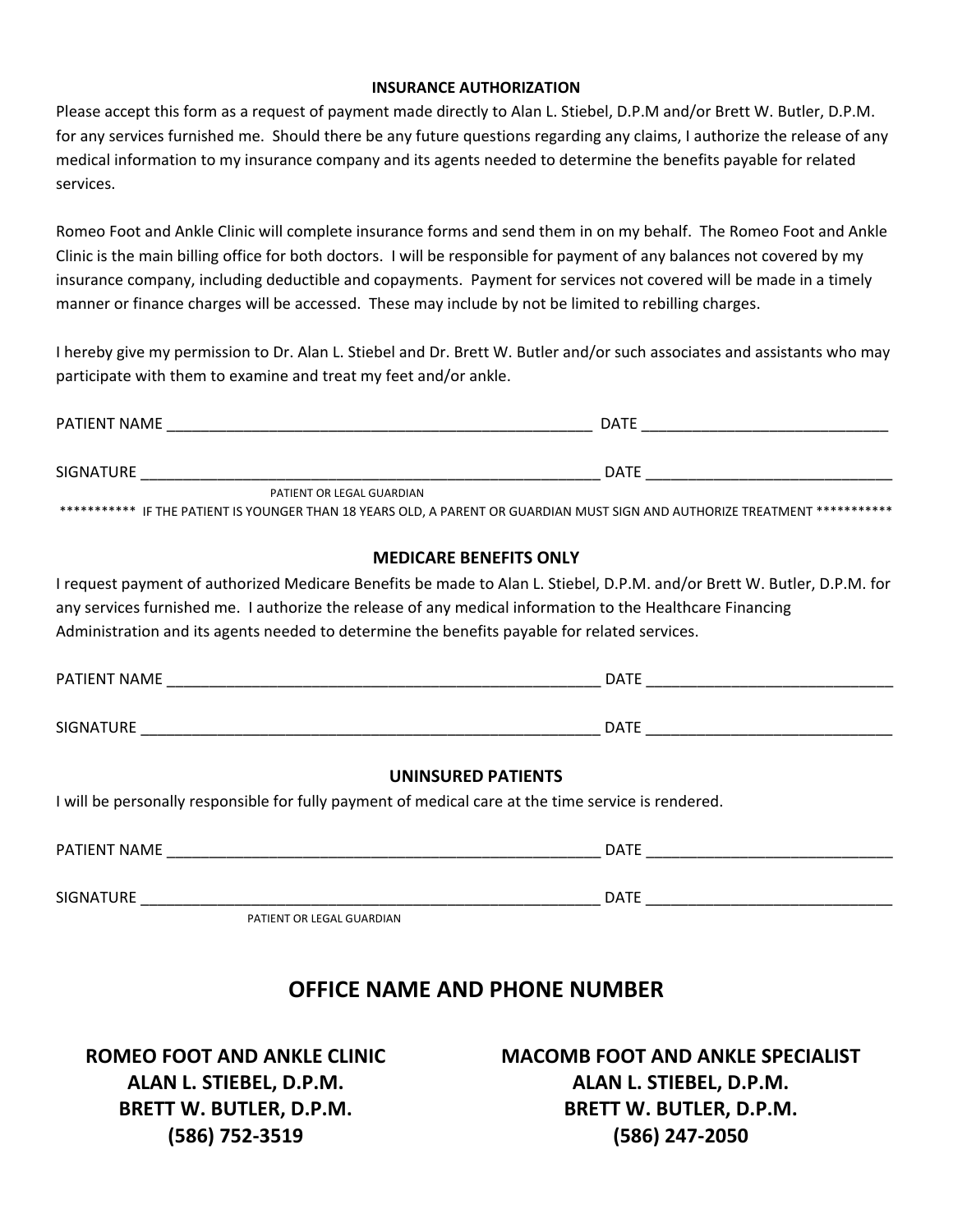| PATIENT MEDICAL HISTORY QUESTIONNAIRE              |             |  |
|----------------------------------------------------|-------------|--|
|                                                    | <b>NAME</b> |  |
|                                                    | <b>DATE</b> |  |
|                                                    | XRAY#       |  |
| WHAT PROBLEMS ARE YOU HAVING WITH YOUR FOOT/ANKLE? |             |  |

| Duration                                             |                                                             |           | Is this a work or auto accident related injury? | Yes No |
|------------------------------------------------------|-------------------------------------------------------------|-----------|-------------------------------------------------|--------|
| Shoe Size                                            | Regular type of shoe                                        |           | <b>Height Example</b>                           | Weight |
| Numbers of hours on feet for a workday<br>Occupation |                                                             |           | Surface standing on                             |        |
| Age                                                  | Marital Status                                              |           |                                                 |        |
|                                                      | ALLERGIES (Please check an of the following that may apply) |           |                                                 |        |
| Latex                                                | Penicillin<br>Novocain                                      | Codeine   | Adhesives                                       |        |
| Iodine                                               | Aspirin<br>Antihistamines                                   | Sulfa     | Other                                           |        |
| Nvlon                                                | Anesthetics<br>Tetanus                                      | Darvon    | Other                                           |        |
| Plastics                                             | Merthiolate<br>Demerol                                      | Shellfish | Other                                           |        |

**CURRENT MEDICATIONS** (Including Inhalers, Patches, Vitamins and Herbal Preparations)

| <b>DRUG NAME</b> | AMOUNT OF DOSAGE | TIMES PER DAY | REASON |
|------------------|------------------|---------------|--------|
|                  |                  |               |        |
|                  |                  |               |        |
|                  |                  |               |        |
|                  |                  |               |        |
|                  |                  |               |        |
|                  |                  |               |        |

Reaction \_\_\_\_\_\_\_\_\_\_\_\_\_\_\_\_\_\_\_\_\_\_\_\_\_\_\_\_\_\_\_\_\_\_\_\_\_\_\_\_\_\_\_\_\_\_\_\_\_\_\_\_\_\_\_\_\_\_\_\_\_\_\_\_\_\_\_\_\_\_\_\_\_\_\_\_\_\_\_\_\_\_\_\_\_\_\_\_\_\_\_\_\_\_\_\_\_\_

#### **PAST SURGERIES/OPERATIONS**

| <b>DATE</b> | TYPE OF SURGERY/OPERATION |  |  |
|-------------|---------------------------|--|--|
|             |                           |  |  |
|             |                           |  |  |
|             |                           |  |  |

#### **SENSORY / INTEGUMENTARY**

- Have you ever had any eye problems? \_\_ No \_\_ Yes Describe \_\_\_\_\_\_\_\_\_\_\_\_\_\_\_\_\_\_\_\_\_\_\_\_\_\_\_\_\_\_\_\_\_
- Do you have any problems with your hearing?  $\qquad \qquad \blacksquare$  No  $\qquad \qquad$  Yes Right / Left / Both
- 

## **SOCIAL**

- 
- Have you had a problem with alcohol abuse? \_\_\_ No \_\_ Yes Describe \_\_\_\_\_\_\_\_\_\_\_
- 
- 

## **MUSCULOSKELETAL**

- Do you have any physical disabilities?
- Have you been diagnosed with arthritis?
- Have you been diagnosed with muscle problems?
- Do you have any back or neck problems?

- Do you have any skin problems? <br>
No Yes Eczema Acne Psoriasis Rash circle all that apply
- Do you drink alcoholic beverages? \_\_ No \_\_ Yes How many? \_\_\_\_\_\_\_\_\_\_ How often? \_\_\_\_\_\_\_\_\_

- Are you currently a smoker?  $\qquad \qquad \qquad \qquad \qquad \blacksquare$  No  $\qquad \qquad$  Yes Packs per day  $\qquad \qquad \qquad \qquad$  How long  $\qquad \qquad \qquad \qquad \qquad \qquad \qquad \qquad \qquad \qquad \blacksquare$
- Have you quit smoking?  $\qquad \qquad \qquad \qquad \qquad \qquad \qquad \qquad \qquad \text{No} \qquad \qquad \text{Yes}$  When  $\qquad \qquad \qquad \qquad \text{How long ago did you smoke} \qquad \qquad \qquad \qquad \text{but the same time.}$

|  | No Yes Describe |  |
|--|-----------------|--|
|  | No Yes Describe |  |
|  | No Yes Describe |  |
|  | No Yes Describe |  |
|  |                 |  |